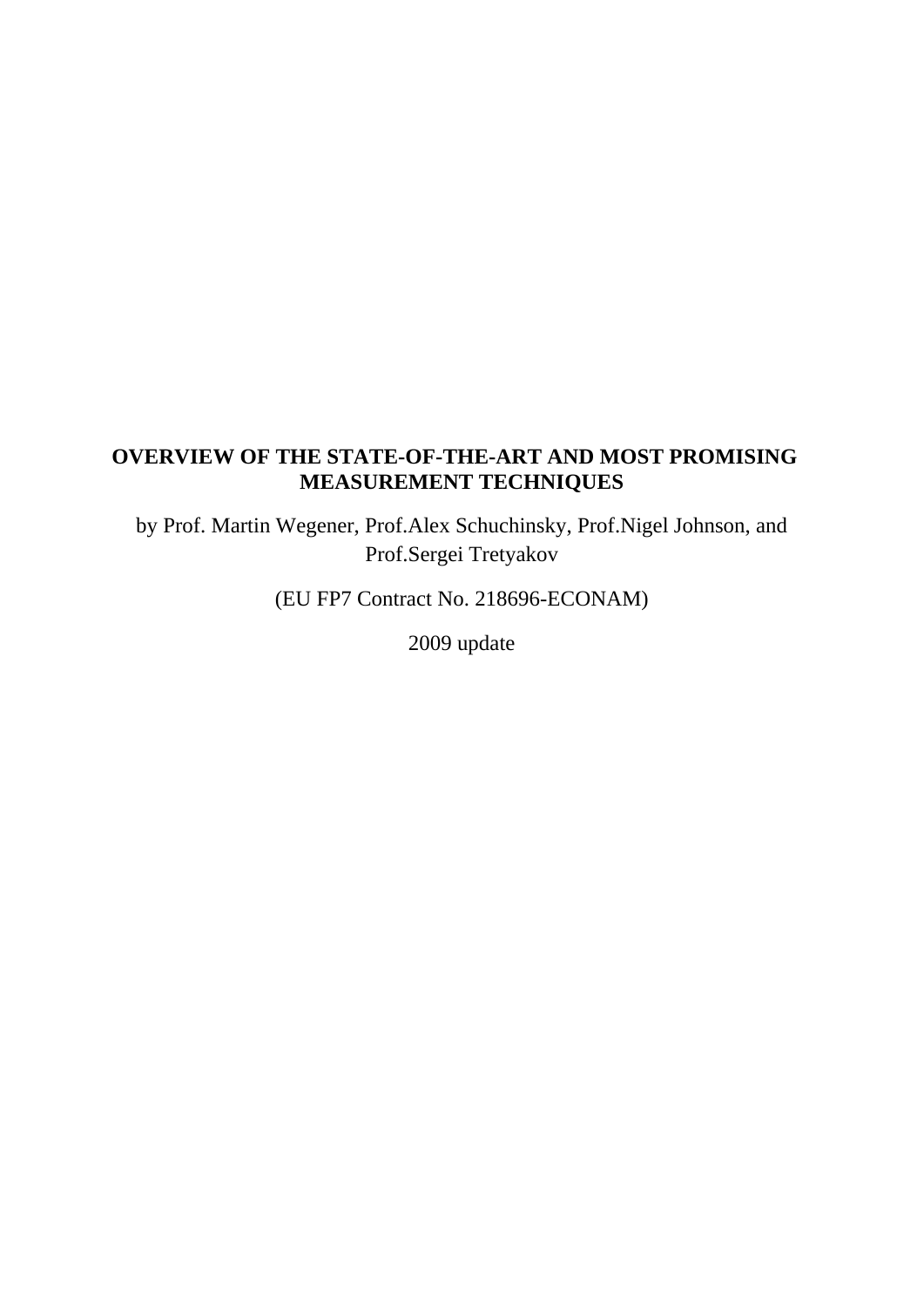# **Table of contents**

| Panel Session "Theoretical Issues and Practical Aspects of Metamaterial Characterisation" 3 |  |
|---------------------------------------------------------------------------------------------|--|
|                                                                                             |  |
|                                                                                             |  |

# **Summary**

The review of state-of-the-art and most promising measurement techniques has been presented in the first report of 30/09/2008. Although no major developments in this area have been reported during the past 3 months, new experimental studies of the nanostructures 3-D metamaterials have recently been published. The presented results have demonstrated deflection of light beam by the metamaterials prism, which was attributed to negative refractive index of the prism. An update of the respective section 2.3.5 of the preceding report is presented. A panel session "Theoretical Issues and Practical Aspects of Metamaterial Characterisation" has been held at the 2nd International Congress on Advanced Electromagnetic Materials in Microwaves and Optics "Metamaterials 2008 Congress", Pamplona, Spain, September 21-26, 2008. The panel session outline is presented and the minutes are provided in Appendix.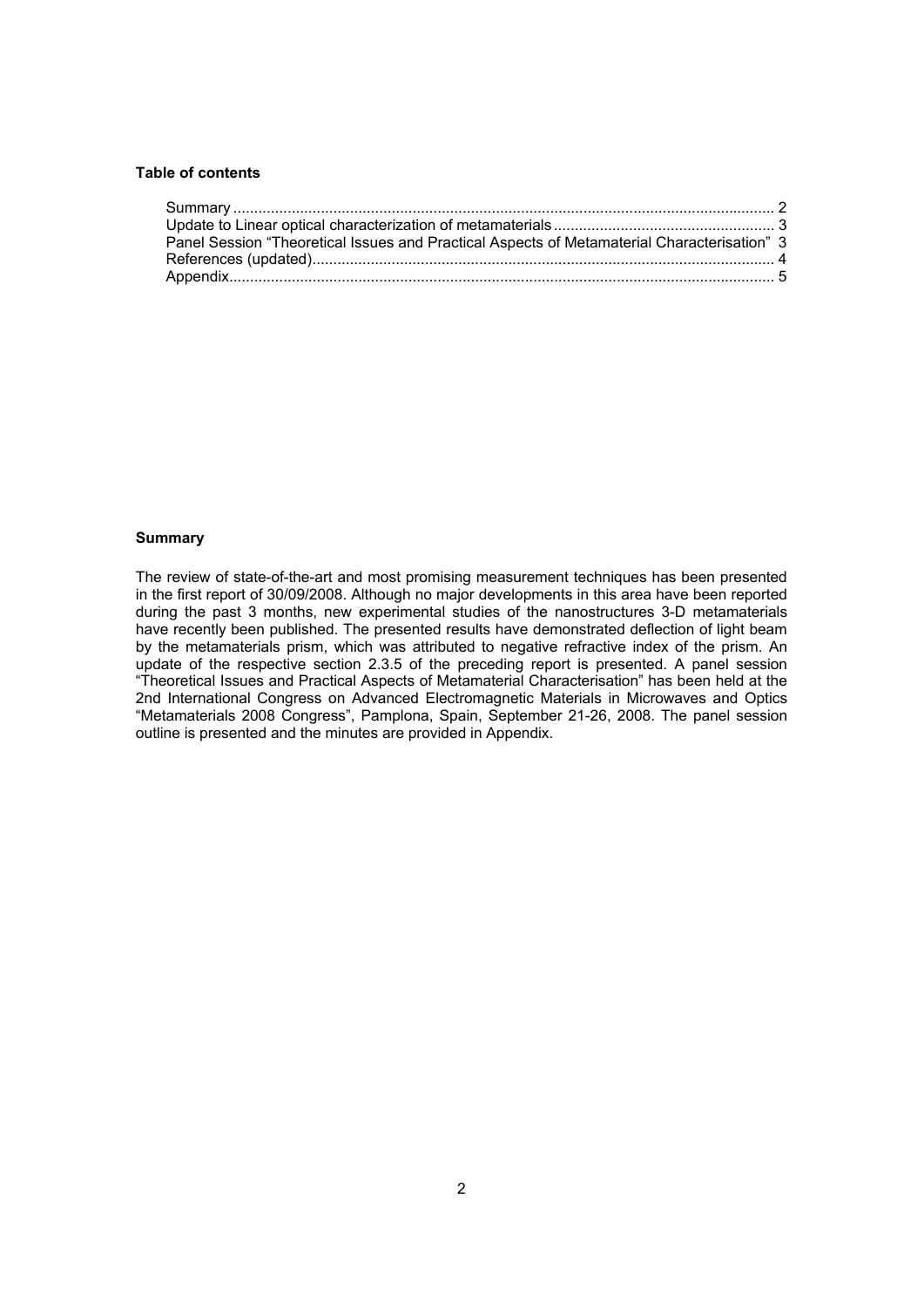# **Update to Linear optical characterization of metamaterials**

*2.3.5.* For wedge-type metamaterial samples (rather than the slabs discussed so far), the direction of the transmitted light wave generally changes due to refraction. Measuring the corresponding angles according to Snell's law allows for inferring the refractive index in Snell's law – which, however, is generally distinct from the refractive index *n* that one refers to when stating that the material phase velocity of light, *c*, is slower by factor *n* than the vacuum speed of light,  $c_0$ , i.e.,  $c = c_0/n$ . A brief discussion of this aspect can, e.g., be found in Ref. [20]. The experiments addressing the change in the direction of the Poynting vector (energy flow) have been published [9]. The samples investigated there were fabricated via evaporation of a stack of 21 alternating layers of silver and dielectric (corresponding to 10 lattice constants). Next, holes were drilled using focused-ion-beam (FIB) lithography to obtain a cascaded fishnet type structure. Finally, a wedge which forms a prism has been produced, again using FIB lithography. The measured wavelength-dependent changes in beam direction have been compared with the timedomain simulations in CST Microwave Studio. The calculations agree regarding the real part of the refractive index, and the authors have concluded that ten functional layers (lattice constants) suffice for the retrieved effective refractive index to be representative of the value for "bulk" material. However, the same calculations *disagree* with the experiment by a factor larger than five regarding the imaginary part of the refractive index, i.e., the maximum measured figure of merit of about 3 is much smaller than the maximum calculated one of about 20.

It is interesting to note that the statement of the refractive index convergence in [9] is consistent with the findings of another theoretical paper [21] based on a closely similar double-fishnet type negative-index photonic metamaterial design. Ref. [21] reports convergence for four functional layers. However, one should be aware that these numbers are not fundamental at all. Increasing the spacing between adjacent functional layers of the double-fishnet structure will decrease their coupling (see discussion in Section 2.3.1 of the 1<sup>st</sup> report). As a result, convergence can even be achieved for a single functional layer already [22].

Inferring other optical parameters (e.g., permittivity or permeability) from such refraction experiments [9] again requires making reference to some sort of theoretical modelling.

#### **Panel Session: Theoretical Issues and Practical Aspects of Metamaterial Characterisation**

The session has been organised at the 2nd International Congress on Advanced Electromagnetic Materials in Microwaves and Optics "Metamaterials 2008 Congress", Pamplona, Spain, September 21-26, 2008. The session has attracted considerable attention of the participants and has been attended by nearly 100 Congress delegates.

The Panel was composed of the reputable theoreticians and experimentalist working in the field of metamaterials:

Sergei Tretyakov, Helsinki University of Technology, Finland Allan Boardman, University of Salford, UK Ricardo Marques, University of Seville, Spain Stefan Linden, Karlsruhe University, Germany Yang Hao, Queen Mary University of London, UK Raj Mittra, Pennsylvania State University, USA Alex Schuchinsky, Queen's University Belfast, UK

The three main themes have been addressed during the Panel Session:

1. Effective Parameter Definitions & Physical Meaning

- 2. Parameter Measurements, Extraction & Interpretation
- 3. Applications to Antennas, Scattering, Imaging and Cloaking Devices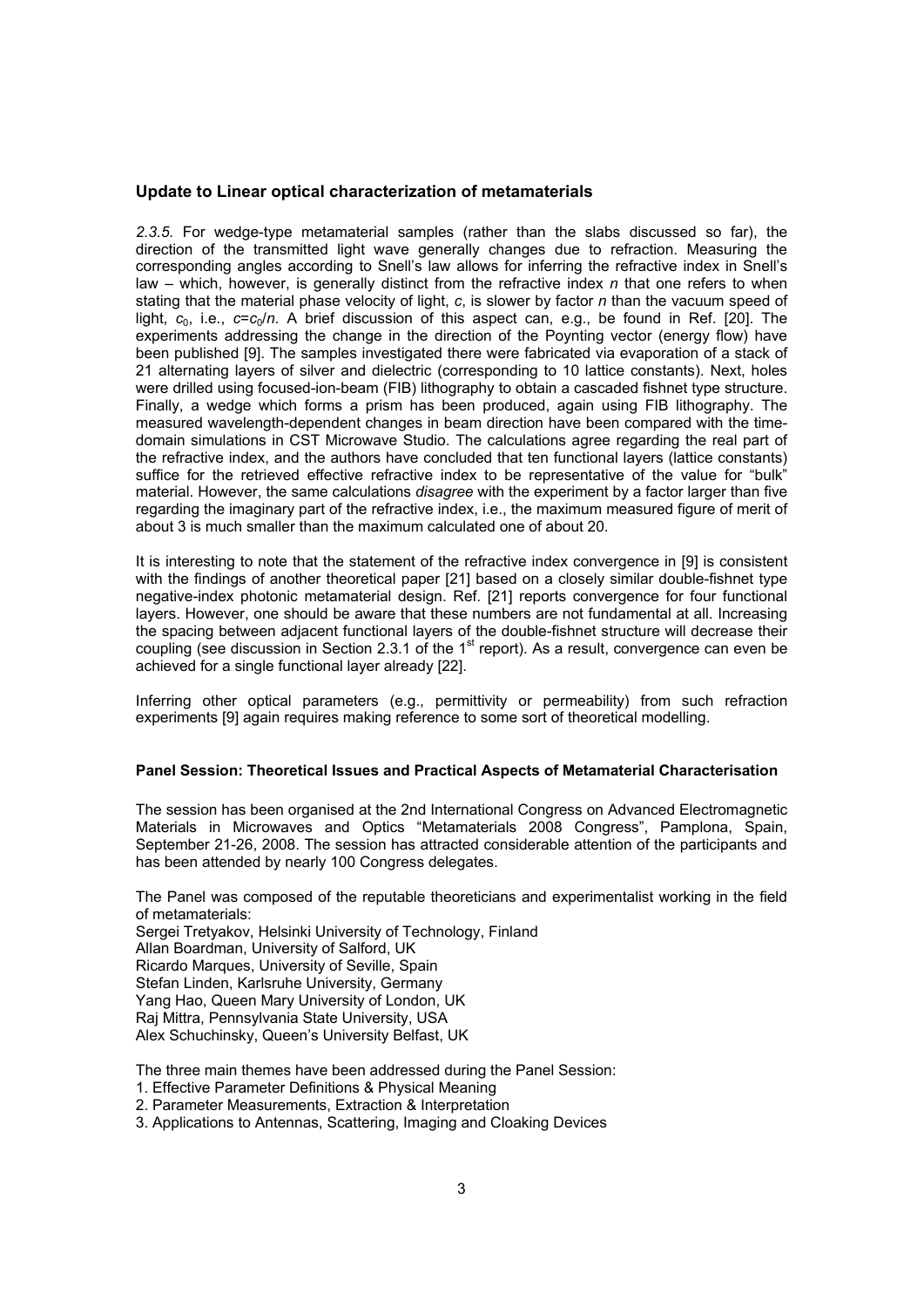To make the session focused and help the panellist focus on the issues of specific interest for audience, attendees were invited to submit their questions in advance. The dedicated webpage has been created at the Congress website where the visitors could post their questions, comments and suggestions for the discussion during the panel session. Thus all website visitors and the session attendees have identified the most important issues to be addressed during the panel session.

Discussing the experimental characterisation of nano-structured metamaterials, Dr. Stefan Linden emphasised that in terahertz frequency range it is necessary to take into account damping effects of the interfaces in metals. Also in the range of wavelengths commensurable with the lattice constants applicability of the effective medium is questionable. Also all our structures are very anisotropic and are described by tensors which are difficult to obtain for isotropic effective media.

Currently we are mostly dealing with layers rather then with bulk materials, and we do not know how many layers are necessary to mimic bulk properties. So it is better to distinct two cases in characterization: (i) building blocks and (ii) the whole structure as is. We can distinct influence of the separate building blocks and their collective behaviour component. However array measurements are more difficult because the phase information is missing in reflectance and transmission spectra and we loose the dispersion information.

Intereferometric experiments with metamaterials are more precise. They can give group velocity and phase information but their interpretation is still difficult. A zero order transmission measurements are fairly predictive but sometimes we have more complicated wave propagation paths and additional field excitation that does not coincide with the basic ray theory. Extraction of effective parameters from the physical experiment only is insufficient and needs usually comparisons with the numerical modelling results. Also the bi-anisotropy and cross-coupling of the elements should be taken into account. Therefore interpretation of the measurements is much more challenging and requires the close correlation with the theoretical models.

Further details of the panel session discussion are provided in Appendix.

# **References (updated)**

[1] V.M. Shalaev, *Nature Photon.* **1,** 41 (2007).

[2] C.M. Soukoulis, S. Linden, and M. Wegener, *Science* **315,** 47 (2007).

[3] K. Busch, G. von Freymann, S. Linden, S. Mingaleev, L. Tkeshelashvili, and M. Wegener, *Phys. Rep.* **444**, 101 (2007).

[4] S. Zhang, W. Fan, N.C. Panoiu, K.J. Malloy, R.M. Osgood, and S.R.J. Brueck, *Phys. Rev. Lett.* **95**, 137404 (2005).

[5] N. Feth, C. Enkrich, M. Wegener, and S. Linden, *Opt. Express* **15**, 501 (2007)

[6] W. Wu, E. Kim, E. Ponizovskaya, Z. Liu, Z. Yu, N. Fang, Y.R. Shen, A.M. Bratkovsky, W.

Tong, C. Sun, X. Zhang, S.-Y. Wang and R.S. Williams, *Appl. Phys. A* **87,** 143 (2007).

[7] G. Dolling, M. Wegener, and S. Linden, *Opt. Lett.* **32,** 551 (2007).

[8] N. Liu, H. Guo, L. Fu, S. Kaiser, H. Schweizer, and H. Giessen, *Nature Mater.* **7,** 317 (2008).

[9] J. Valentine, S. Zhang, T. Zentgraf, E. Ulin-Avila, D. A. Genov, G. Bartal, X. Zhang

Nature, **455**, 376 (2008); doi:10.1038/nature07247.

[10] H. J. Lezec, J.A. Dionne, and H. Atwater, *Science* **316**, 430 (2007).

[11] M.S. Rill, C. Plet, M. Thiel, I. Staude, G. von Freymann, S. Linden, and M. Wegener, *Nature Mater.* **7**, 543 (2008).

[12] A.R. Bungay, Yu.P. Svirko, and N. Zheludev, *Phys. Rev. B* **47,** 11730 (1993).

[13] V.M. Shalaev, W. Cai, U.K. Chettiar, H. Yuan, A.K. Sarychev, V.P. Drachev, and A.V. Kildishev, *Opt. Lett.* **30**, 3356 (2005).

[14] G. Dolling, C. Enkrich, M. Wegener, C.M. Soukoulis, and S. Linden, *Science* **312**, 892 (2006).

[15] G. Dolling, M. Wegener, C.M. Soukoulis, and S. Linden, *Opt. Lett.* **32**, 53 (2007).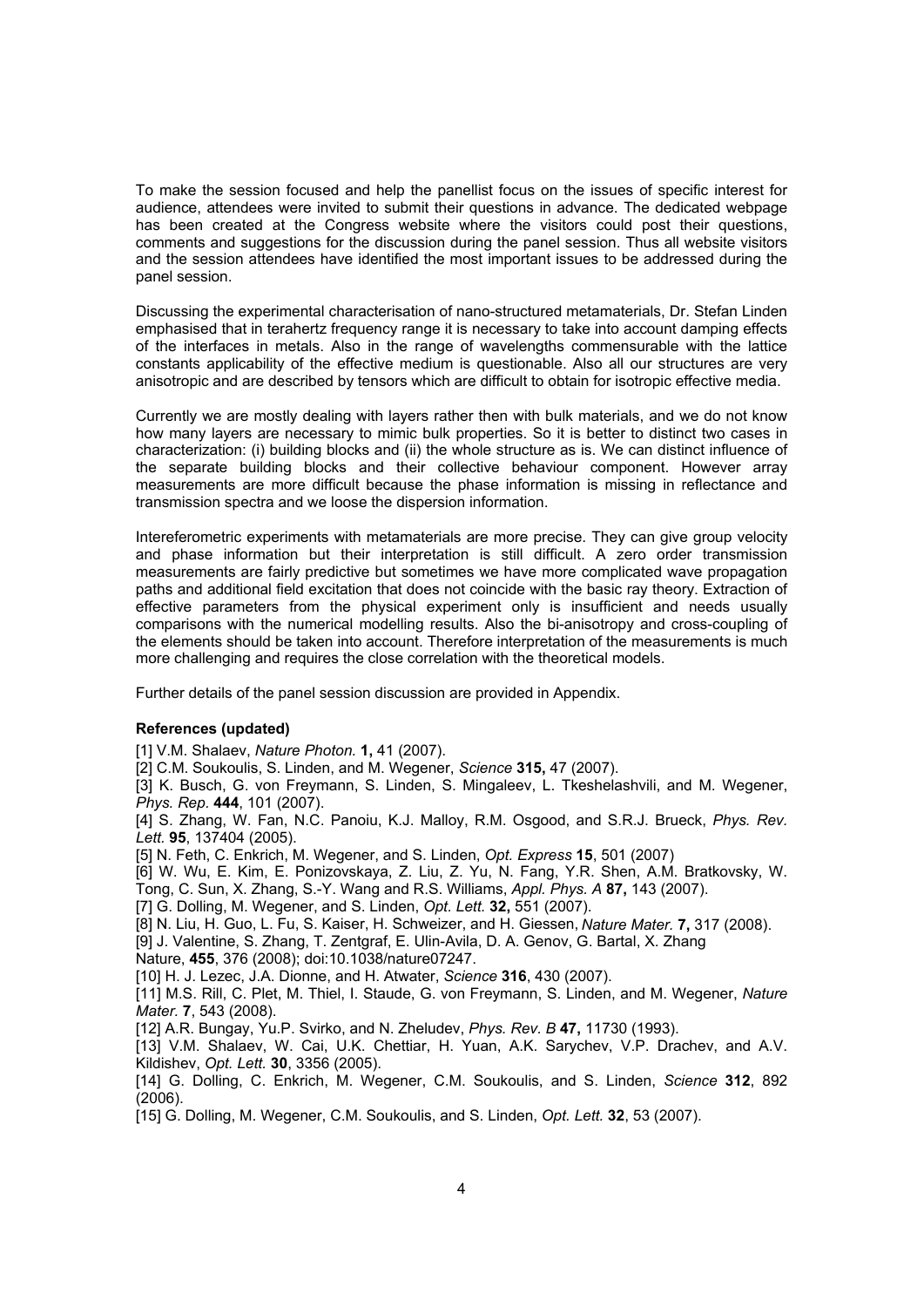[16] C. Enkrich, M. Wegener, S. Linden, S. Burger, L. Zschiedrich, F. Schmidt, J. Zhou, T. Koschny, and C.M. Soukoulis, *Phys. Rev. Lett.* **95**, 203901 (2005).

[17] G. Dolling, M. Wegener, A. Schädle, S. Burger, and S. Linden, *Appl. Phys. Lett.* **89**, 231118 (2006).

[18] R. Marqués, F. Medina, and R. Rafii-El-Idrissi, *Phys. Rev. B* **65,** 144440 (2002).

[19] X. Chen, B.-I. Wu, J.A. Kong, and T.M. Grzegorczyk, *Phys. Rev. E* **71,** 046610 (2005).

[20] M. Wegener, G. Dolling, and S. Linden, *Nature Mater.* **6**, 475 (2007).

[21] C. Rockstuhl, T. Paul, F. Lederer, T. Pertsch, T. Zentgraf, T. P. Meyrath, and H. Giessen,

Phys. Rev. B **77**, 035126 (2008)

[22] C.M. Soukoulis et al., unpublished (2008)

#### **Appendix**

# **MINUTES OF PANEL SESSION**

**"Theoretical Issues and Practical Aspects of Metamaterial Characterisation"**  organized at the 2nd International Congress on Advanced Electromagnetic Materials in Microwaves and Optics "Metamaterials 2008 Congress", Pamplona, Spain , September 21-26, 2008. by

METAMORPHOSE Virtual Institute ASBL (http://www.metamorphose-vi.org) and EU FP7 Coordination action project ECONAM (http://econam.metamorphose-vi.org).

**Place:** room LUNETA **Date:** Wednesday 24.09.2008 **Duration:** 18:45 - 21:00 **Recorder of Minutes:** Dr. Vladimir Podlozny, VI Secretary General, TKK, Finland **Number of Appendices:** I- VII **People present:** Panelists and Metamaterials 2008 Congress attendees

**I. Panellists: Sergei Tretyakov**, Helsinki University of Technology, Finland **Allan Boardman**, University of Salford, UK **Ricardo Marques**, University of Seville, Spain **Stefan Linden**, Karlsruhe University, Germany **Yang Hao**, Queen Mary University of London, UK **Raj Mittra**, Pennsylvania State University, USA **Alex Schuchinsky**, Queen's University Belfast, UK

#### **II. Pre-meeting exchanges on the Metamaterials 2008 Congress website.**

Announcement published on the Congress website were as follows.

"The session will address the three main themes:

**1. Effective Parameter Definitions & Physical Meaning** 

**2. Parameter Measurements, Extraction & Interpretation** 

**3. Applications to Antennas, Scattering, Imaging and Cloaking Devices**

To make the session focused and help the panellist address the issues of specific interest for audience, we invite you to submit **by clicking "Write comment" on the "Comments" page (login required)** burning questions pertaining to Metamaterials, in general, and the listed themes,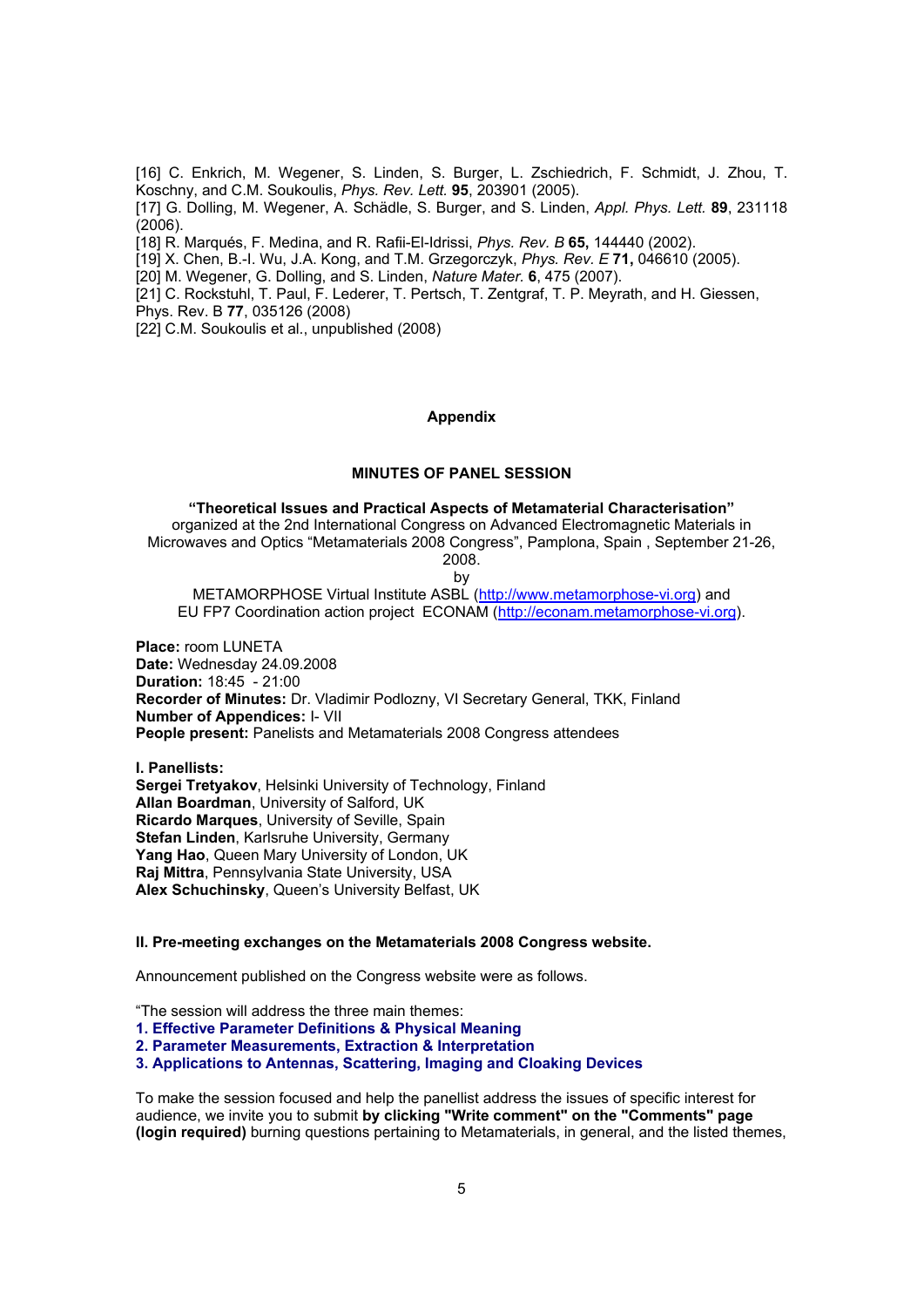in particular, that you would like to be discussed in the panel session. You are also encouraged to provide any comments that would help shed light on the issues raised by other participants and share your experiences with us. Thus all visitors to the website can benefit from your input, and we can identify certain important issues to be discussed during the panel session. Please make your comments succinct and specific, so that the webpage remains informative and manageable. Please refrain from making any personal or politically-oriented remarks, but keep them focused on the technical issues alone.

The success of this new paradigm for organizing panel sessions that we are following will depend entirely on your active participation--regardless of whether you are a researcher, a scientist, or a practitioner--a theoretician or an experimentalist--or just curious about the topic of discussion. We are counting on you to keep the website humming with your contributions, and are also hoping that you will actively participate in the panel session in Pamplona."

We have got the following comments (the original nicknames are preserved).

# **1. Effective Parameter Definitions & Physical Meaning**

# mittra |Author |2008-06-02 02:22:37

Typically the reflection and transmission properties of a medium, illuminated by a plane wave at normal incidence, is used to characterize its effective medium properties. Suppose we have a slab of wire medium embedded in a dielectric--which could even be air--and, for E-field parallel to the wires, we find that the medium is ENG. This implies the stored electrical energy (reactive) is negative for this medium and we can use it to compensate for the positive reactance of a small antenna. But, if we compute the fields inside the physical slab containing the wires, we will find that (epsilon\*E-magnitude square) is positive, in contradiction with the effective medium prediction. Does anyone have an explanation that reconciles this contradiction?

# rmarques - **meaning of effective parameters** |Author |2008-06-20 13:37:19

I think we can agree in that any effective parameter that we can extract from any experiment should be more predictive than the simple statement of the result of the experiment. Otherwise it has no physical meaning. Starting from this general consideration, I am everyday amazed by the increasing number of scientific papers which extracts some effective parameters (usually inspired on continuous media theory, such as epsilon or mu) from the measurement of the trasnmission and reflection coefficient of a plane TEM wave impinging on a two-dimensional metalo-dielectric structure. What are the new predictions (aparte from the experimental results itself) that we can infere from these effective parameters, if any?

#### Lexander - **Effective dielectric constant: constructive discus** |Author |2008-07-07 13:26:56

The question of effective parameters of metamaterials is interesting for me too. I propose to start from a bit simpler structures. Let us consider usual 2D photonic crystal consits of high-index dielectic and air. The particular questions are:

1. Are there any confirmed calculated (or measured) curves dielectric constant(DC) vs. frequency for the most popular materials (silicon, alumina...)?

2. In the long-wavelength limit the meaning of effective DC is more or less clear. What about the range where the wavelength is of the same order or higher than the period of a PhC? Can we really use the "effective DC"? If yes what is the definition?

3. If we increase the filling fraction of high-index material OR somehow increase the DC of one of the materials the band gaps as well as the band structure (and transmission spectrum) will be shifted to the lower frequencies. I would say this happens just because of increasing "effective DC" but I'm not sure how to define this "effective DC"

#### alexeivinogradov |Author |2008-08-20 11:30:24

Concerning energy. Negative permittivity does not mean negative energy because of frequency dispersion inevitably existing at negative permittivity. Thus, the energy will be positive. Wire medium. It seems very doubtful that wire medium can be described by effective permittivitypermeability even at normal incidence (at oblique incidence the effects of spatial dispersion are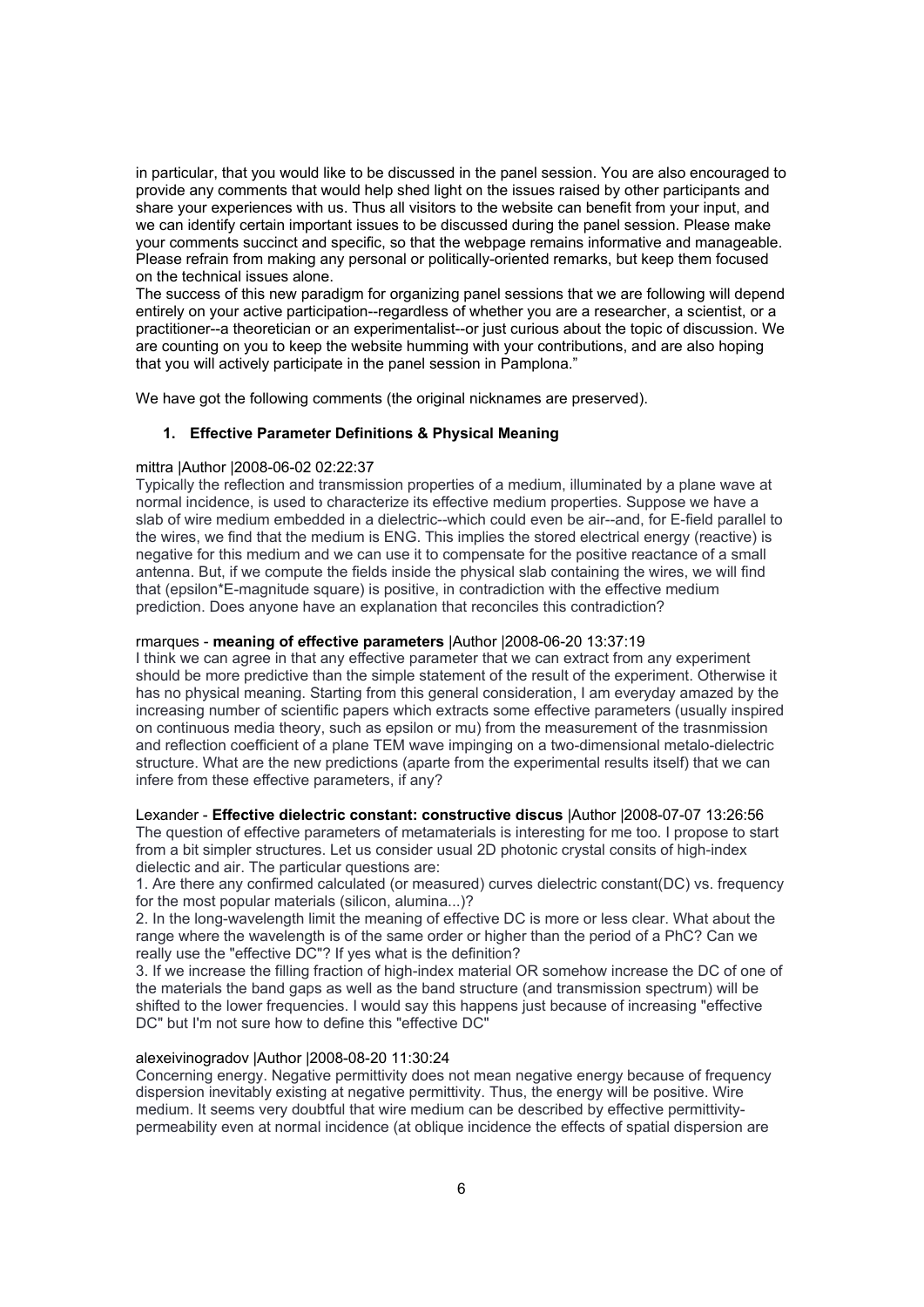strong enough see Belov-Simovsky-Tretyakov at al). The reason is that (I have no rigorous proof) there is no static solution to the problem of diffraction on a single wire. We always have a scale that is much greater than wavelength that is the infinite length of the wire. Computer simulation shows that is senseless to take into account terms of the order of kD, where D is the maximal size of the inhomogeneity (period of PC, distance between inclusions and so on). Other way we obtain unphysical solution and strong dependence on system size. This concerns S-parameter procedure: exact values may be unphysical, because effective parameters are approximation and they can

describe experiment with accuracy kD only.

PC. There is no effective parameters of 1D PC even the period is much smaller than wavelength. Our computer simulation shows strong dependence on system thickness even D/lamda=10(-6) but system thickness L=lambda. Moreover PCV at BG may frequencies support both TE and TM surface waves. Thus it may be considered simultaneously as SEN amd SMN medium. Homogenization. There is no mathematically strong background for homogenization of operators which are not positively determined. Thus homogenization of metamaterials is a phenomenological activity.

# **2. Parameter Measurements, Extraction & Interpretation**

## ahma - **generalization of old-time extraction methods** |Author |2008-05-27 09:05:20

About parameter extraction: the classical method of finding out the permittivity and permeability of a slab of "ordinary" material is to measure the S-parameters and the inversion is rather unique (except for the phase retrieval which may be multiple wavelengths; for that ambiguity solutions however exist).

Very important is the question whether this extraction method is automatically applicable and can be relied on when the slab is made of some type of "metamaterial." Can the extracted permittivity and permeability be trusted without any additional constraints? Ari Sihvola

## andra |Author |2008-07-07 14:26:56

There are publications on extraction permittivity and permeability of the thin slab. For parameters extraction we should know slab thickness well, what is not a problem for in fact homogenous material. But how do we define the slab thickness for 3D metamaterials? What should we regard as the first and last interfaces of the slab, when we process measurements or simulatuion data? Andrei Andryieuski

# sergei |Publisher |2008-07-24 18:33:28

Dear Andrei, we have recently considered this problem of extremely thin "layers", going to the limit of one layer of particles, here is the reference: E. Saenz, P.M.T. Ikonen, R. Gonzalo, and S.A. Tretyakov, On the definition of effective permittivity and permeability for thin composite layers, J. of Applied Physics, vol. 101, p. 114910, 2007.

Basically, our conclusion is that two "traditional" material parameters can model the layer properties only in a limited sense.

Sergei Tretyakov

#### andra |Author |2008-08-04 11:22:22 Dear Sergei

Thanks a lot for the link - it is really useful.

Am I right that the described method is applicable only for the simple structures which allows analytical solutions? How can we extend this method for measurements and numerical simulation data processing?

What concerns effective slab thickness, it is written in the article you recommended, that for the case of metal structures "... an effective thickness of Deff=1.5D is chosen but we should bear in mind that that this is only rough estimation, and an accurate determination of this effective slab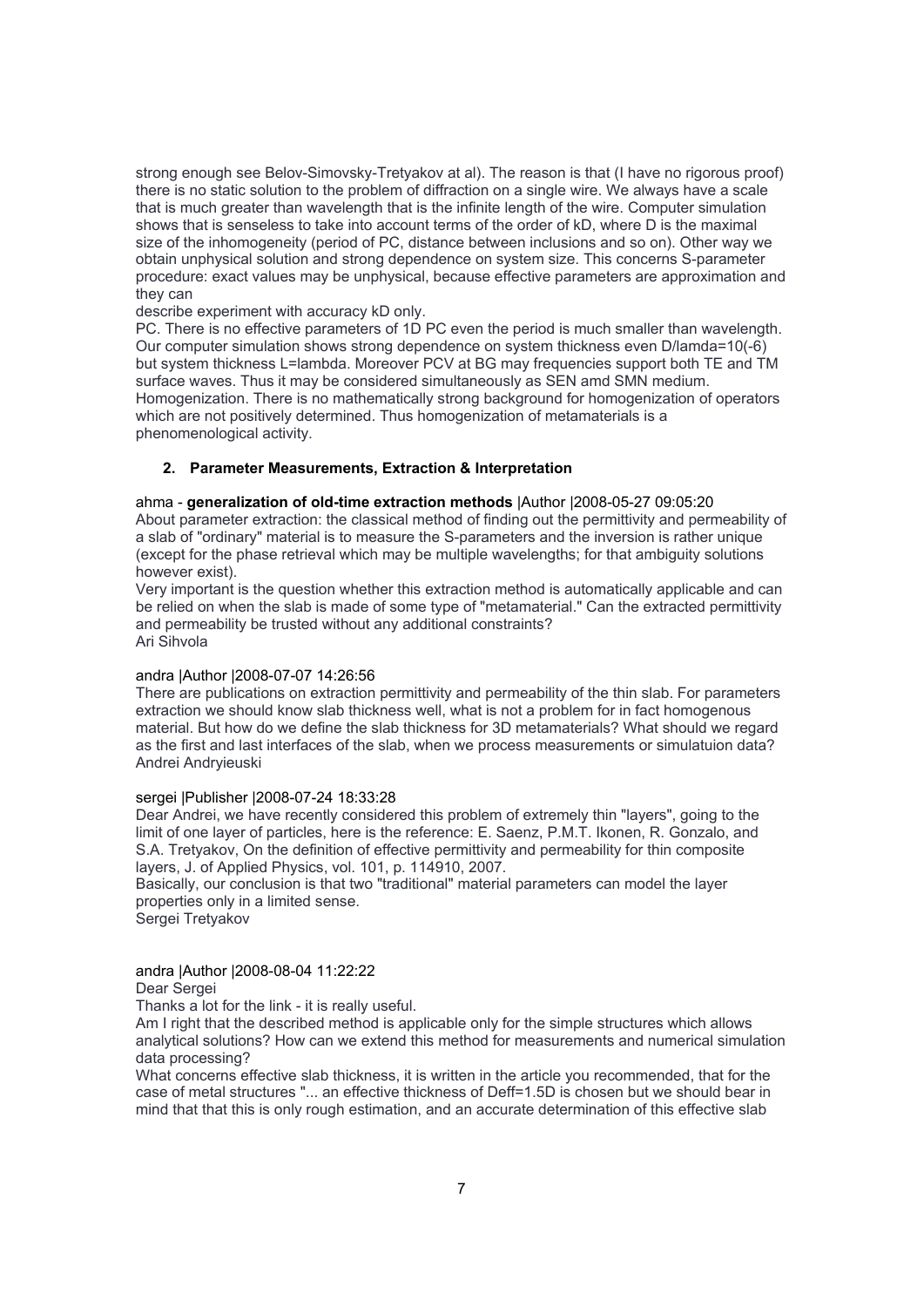thickness is very difficult". So the problem is still open and I would be very glad to learn more about that. Andrei Andryieuski

## **3. Applications to Antennas, Scattering, Imaging and Cloaking Devices**

#### admin |**SAdministrator** |2008-06-12 12:38:15

Prof. Raj Mittra:

A. Achieving superlensing by using DNG media that magnify evanescent waves.

Perhaps no topic has drawn more attention of metamaterial researchers as that of fabricating a superlens by using a DNG slab.

The figure that has appeared more than any other in the metamaterial literature is the picture of refracting rays that originate from a point source, undergoing negative refraction through the DNG slab, and then focusing on the other side to form the image in a manner predicted by Vesalago, back in 1968.

The important question we raise is: Does the effective medium approach to characterizing a DNG-type slab, which is physically realized by employing periodic inclusions such as split rings and dipoles in a background medium, accurately describe the refraction of wave in the medium. Or is the real-life behavior of the propagating fields substantially different from that predicted by using the eps\_eff and mu\_eff parameters to describe the DNG medium?

We have carried out extensive numerical simulation of this type of DNG lens configuration and have found that the behavior of the fields inside the slab (or even outside in the image region) is very different from the refraction of rays predicted by the effective medium description of the DNG slab, which is supposed to exhibit negative refraction.

Has anyone else studied the field propagation inside a DNG slab, comprising of SRRs and dipoles and, if so, would care to share their findings with us? In particular, have they found any evidence of magnification of evanescent waves in actual physical (not effective) medium?

mittra - **b. Negative Refraction in a DNG slab made of SRRs** |Author |2008-06-16 11:14:55 Let us assume that we have constructed a DNG slab by using SRRs and dipoles and have evaluated its effective medium

properties from its reflection and transmission characteristics at normal incidence. Next let us follow the usual practice of

replacing the slab by its effective ε and μ and let us consider a half-space of this negative index medium with free-space above it. If we now come in from the top with a ray (or a Gaussian beam) from the left of the normal to the interface, we would expect the ray to bend toward the left of the normal in order to satisfy Snell's law at the interface and to match the projections of the k-vectors of the two media along the interface. We have carried out a rigorous numerical simulation of the physical structure of this geometry using a Gaussian beam, and have found that the field behavior inside the slab is very different from that predicted by its effective medium model. We point out an interesting fact which may be helpful for explaining the discrepancy alluded to above. When we come in with a plane wave at normal incidence, its H-field is normal to the planes of the SRRs and, hence, the wave interactions with the medium to yield negative mu and epsilon. However, we note that the phase matching condition is imposed on the tangential components of the k-vectors, and that the propagation characteristic of a wave traveling along the interface is very different for this medium than it is along the normal direction, since the SRRs do not react with the H-fields of the wave in the former case.

But once we replace the physical structure with its effective medium characteristics, as is the common practice, we implicitly assume that the medium is homogeneous and the propagation characteristics of waves traveling through the homogenized medium are independent of the direction of propagation. This is obviously not true for the SRR+dipole structure we are considering here.

## mittra - **c. Performance enhancement of microstrip patch ant** |Author |2008-06-16 11:23:14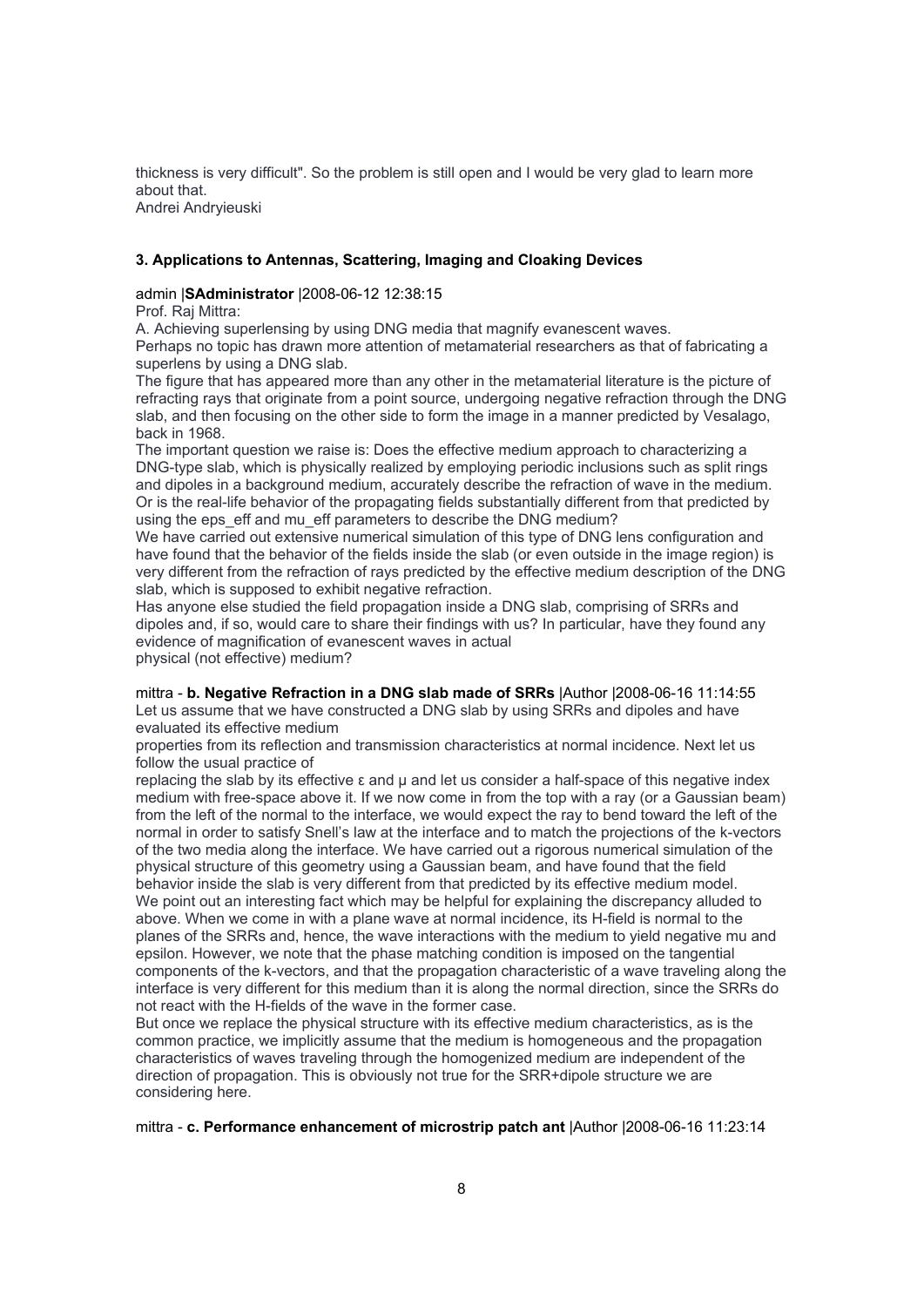A large number of recent publications have proposed performance enhancement of conformal antennas, e.g., microstrip patch antennas (MPAs), by covering them with a DNG superstrate (planar), whose function is to act as a Veselago-type lens, and focus the energy emanating from the MPA at infinity to realize increased directivity. It has been convincingly demonstrated that directivity enhancement can indeed be achieved by using DNG superstrates, comprising of SRRs+dipoles, as well as other DNG materials that are periodic structures. If we think only in terms of their effective medium descriptions, we would restrict ourselves solely to DNG media and rule out the use of DPS or ENG type of superstrates. This is because planar DPS slabs won't exhibit lensing properties, and ENG slabs won't let the radiation from the MPA through (because it's refractive index would be pure imaginary). However, we have found that both DPS and ENG superstrates can not only achieve substantially higher directivities than realized via the use of DNG slabs, but have much lower losses as well. We would like to hear from others who have similar experiences. Comments, questions and explanations, all are welcome.111

# mittra - **d. Cloaking** |Author |2008-06-16 11:23:48

Another topic which is currently drawing considerable attention of the metamaterial community is "cloaking". The objective is to coat a target with metamaterials such that it becomes invisible to the interrogating wave. The issue here is the realizability of the desired profile for the effective and that would provide the designed shielding characteristics. This is especially true when we wish the cloak to be effective for arbitrary polarizations and angle of incidence, and to be effective over a wide bandwidth as well. We have seen pictures of missiles and aircrafts in several presentations with the authors claiming that they would make such structures invisible by using cloaking.

Let us first recognize up front that the radar world wants a coating which would work over a wide band, preferably 2-18 GHz, or at least a substantial fraction thereof. In addition, they would like to have the shield working for all incidence angles and both polarizations. Despite all the buzz in the literature and media announcements that we have seen about cloaking, no one but no-one comes close even to realizing these goals. Not only are the cloaks designed to-date very narrowband, their RCS may even be higher than the case without the cloak, when the frequency, the incident angle, the polarization, or combinations thereof are changed.

#### sergei - **Cloaking - reply to R. Mittra** |Publisher |2008-07-29 06:23:37

Yes, the military would like to hide targets at all frequencies, all incident angles, and all polarizations. However, the

conventional stealth techniques reduce only RCS but not the TOTAL scattering cross section. Shaping of an object only

redistributes scattered power over angles. Even if we cover a target with an IDEAL absorber (zero reflection at all incident

angles and polarizations), the total cross section is reduced only by 50 percent (the shadow is not affected).

Cloaking is a very different technique that reduces the TOTAL scattering cross section, and this can have many different (from stealth) applications. Yes, the first realization based on resonant particles is very narrow band. But there are alternative approaches which show wideband effects. Transmission-line cloaks are very broadband. A known example shows at least 75 percent reduction of the total scattering cross section from very low frequencies up to 2 GHz (although this is still 2D and single-polarization device). Once again, shaping and absorbers cannot reach so high reduction levels due to fundamental restrictions!

# rmarques - **Cloaking - reply to Sergei** |Author |2008-08-14 10:25:09

#### Dear Sergei

There is a very fundamental argument against wideband cloaking of electrically big objects (like aircrafts): Since the

electromagnetic signal must go around the object, the phase velocity near the object surface must be higher than the velocity of light in free space c. However, group velocity can not be higher than c. This means that the medium around the object must be highly dispersive. And this necessarily implies narrow band.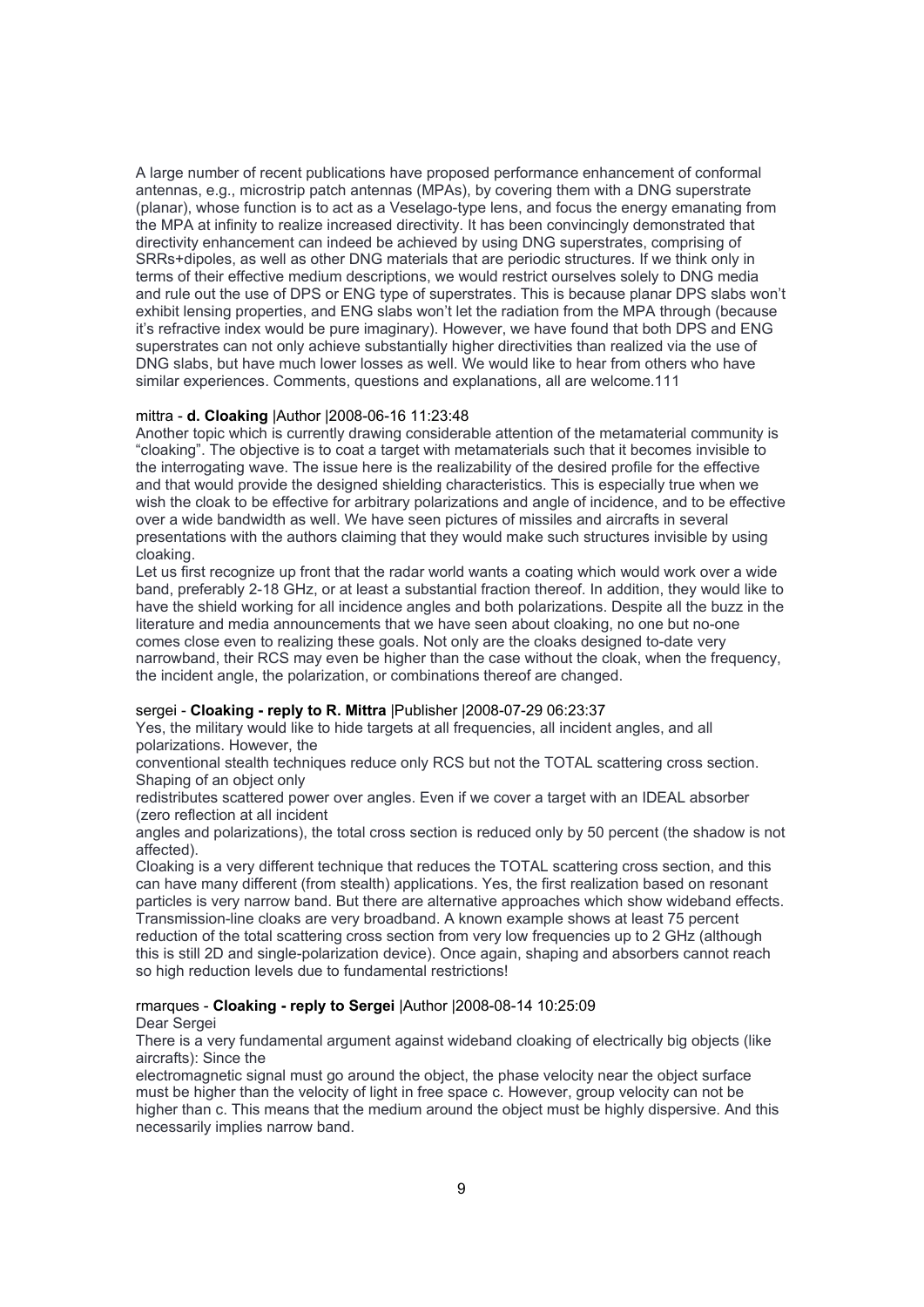#### sergei - **Cloaking of electrically large objects** |Publisher |2008-09-11 08:54:56 Dear Ricardo,

Yes, I fully agree with your comment. To overcome this fundamental difference we suggested to let the signal go THROUGH the object. Of course, this implies making holes in it, so this method will apparently be useless for hiding aircrafts. But one can make invisible, for instance, a huge metal mast (if the mast is made not of a solid piece of metal, but of inter-connected metal rails).

# **4. Other Issues of Metamaterial Characterisation**

## mittra |Author |2008-06-05 21:06:25

More often than not the inclusions we employ to synthesize a metamaterial medium with interesting properties, e.g., DNG characteristics, are such that the material is anisotropic

## **III. Panel session transcript (partial interpretation has been done in some places!, please see the full video version on the Congress website).**

## Prof. Alex Schuchinsky:

I would like to ask the panellist to give their brief overview of the problem. Two questions will be allowed to them. After that we will have an interactive discussion.

## Prof. Ricardo Marques:

Any effective physical parameter that we want to introduce to characterize should provide more information than data from one experiment. Another requirement is that such description should be as simple as possible and as complete as possible. (See the examples on the slides.) Example 1 and the conclusion: negative refraction not always means negative refractive index. Example 2, 3 and the conclusions: negative refraction index does not provide a complete description of some mediums.

#### Comment:

Thank you for pointing to the problems. An oblique incidence is always more interesting. More insight in this case is needed.

# Prof. Sergei Tretyakov:

I will discuss the definition on the effective parameters. Effective parameters are needed to help us to solve very complicated problems that can not be solved otherwise. The parameters should help us to design new devices within the validity of the used effective parameters. Let us consider some examples of the improper use of effective parameters. (See the examples on the slides.) So when we are trying to introduce EFP (effective parameters) we should define the limits of their validity. E.g. in the plane wave case. When we publish our results on EFP we must say under which conditions they are valid for not to mislead engineers.

#### Question:

Do you want to say that epsilon and mu and the effects are not physical in your examples? Answer – Yes, absolutely. The EFP are valid in this case to calculate T and R only for normal incidence.

#### Prof. Yang Hao.

Two topics to mention. (See the examples on the slides.)

For effective medium model search, measurements and numerical modelling: there is a need for inclusion into consideration of spatial dispersion phenomena and corrections for better modelling results.

For cloaking configurations: effective medium model gives better results than the numerical simulation experiment (?!).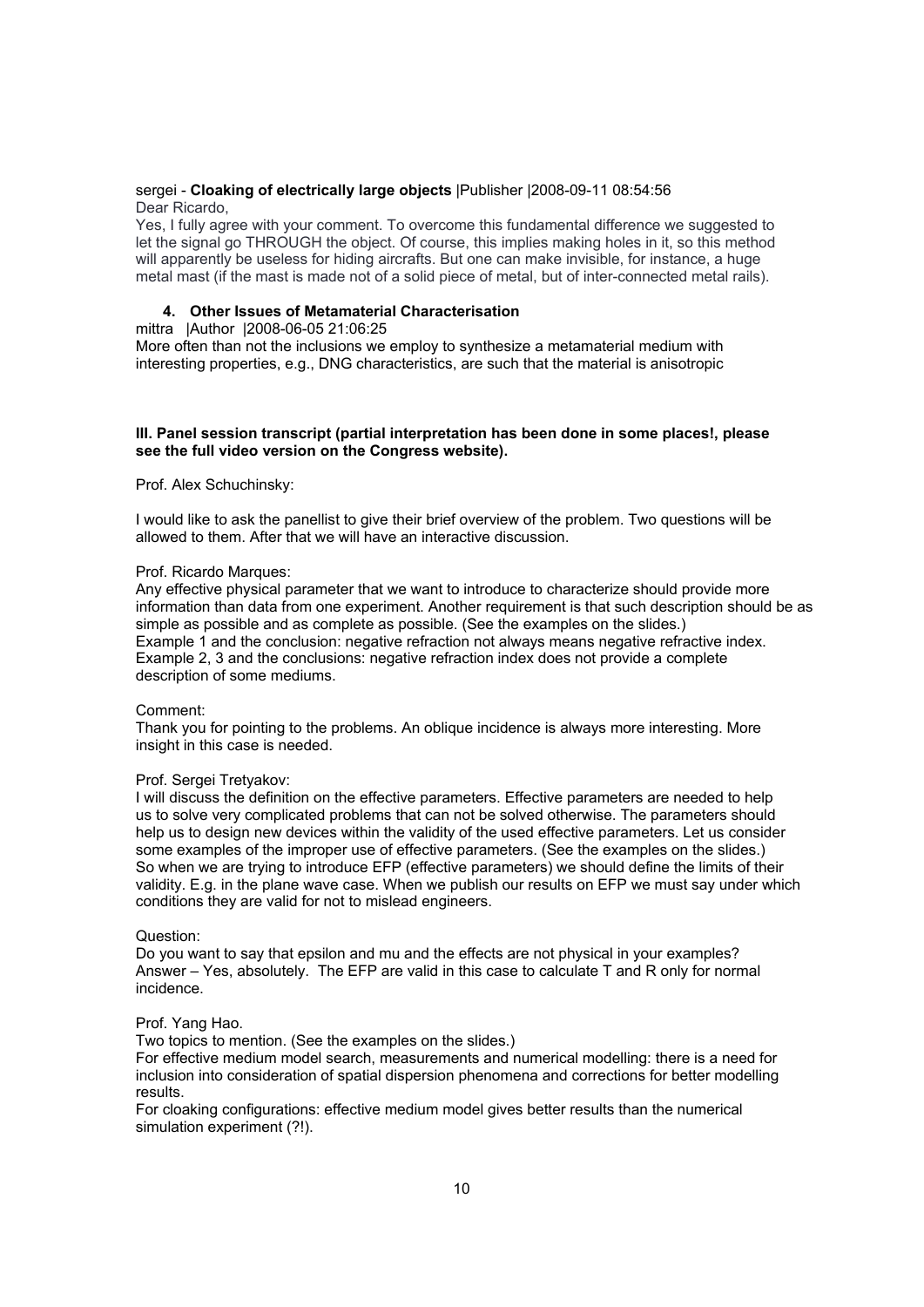Other examples: metamaterials application in antennas and cloaking structure. The metamaterials are good for practical applications and not always the materials should have very extreme parameters and that could make the production slightly easier.

#### Question:

It is known that the shown cloaking structures (Smith's structures) were experimentally tested. Please comment your examples: on which picture the results better correspond to the experimentally verified results: obtained through effective material parameters that you criticize or obtained with your FDTD simulations you treat as "exact".

#### Answer:

Not to any of them.

Prof. Alex Schuchinsky: let us clarify that later during the discussion.

#### Prof. Raj Mittra:

My slides are named "challenging the popular notions". (See the slides.)

E.g . there is a problem of matching of wave vector on the boundary between the free space and negative index medium if we are deriving this vector from the reflection and transmission coefficients obtained under normal incidence of wave.

Let us consider also double negative medium and a point source. It is periodic in nature (as nobody knows other type of media of these properties). Here we have a contradiction of the ray theory and backward way description: the propagation inside the structure is not obvious and very much simplified.

In other case an ENG slab for antenna directivity enhancement will perform better than a DNG slab. This fact cannot be derived from the EFP approach easily.

In other case a design of small antenna in a shell can not be easily derived from medium EFP. In other case you can not predict easily the performance of a microstrip antenna using EFP.

## Comment:

Your examples demonstrate two components:

We all make mistakes and if we use effective medium in improper case we will fail, but if we will use that in proper case then we can succeed. And generally when you speak about metals you are still using effective medium approach (no separate electrons).

## Dr. Stefan Linden:

In our terahertz frequency range we should take into account damping effects of the interfaces in metals. Also in our range of wave-period ratio we are not very sure about effective medium applicability. Also all our structures are very anisotropic and are described by tensors. This is in contrast to isotropic effective media.

Currently we are dealing with layers rather than with bulk materials. We do not know how many layer we need to mimic bulk properties. So it is better to distinct two cases in characterization: characterization via building blocks and a whole structure as is. It is possible to use building blocks description. We can distinct influence of the separate building blocks and their collective behaviour component.

Array measurements are more difficult because the phase information will be missing in reflectance and transmission spectra. You loose the dispersion information.

Interferometric experiments are more precise and can give group velocity and phase information. But interpretation is still difficult. A zero order transmission is OK but sometimes we have more complicated wave propagation paths and additional field excitation that does not coincide with the beam theory. Be careful in you interpretations.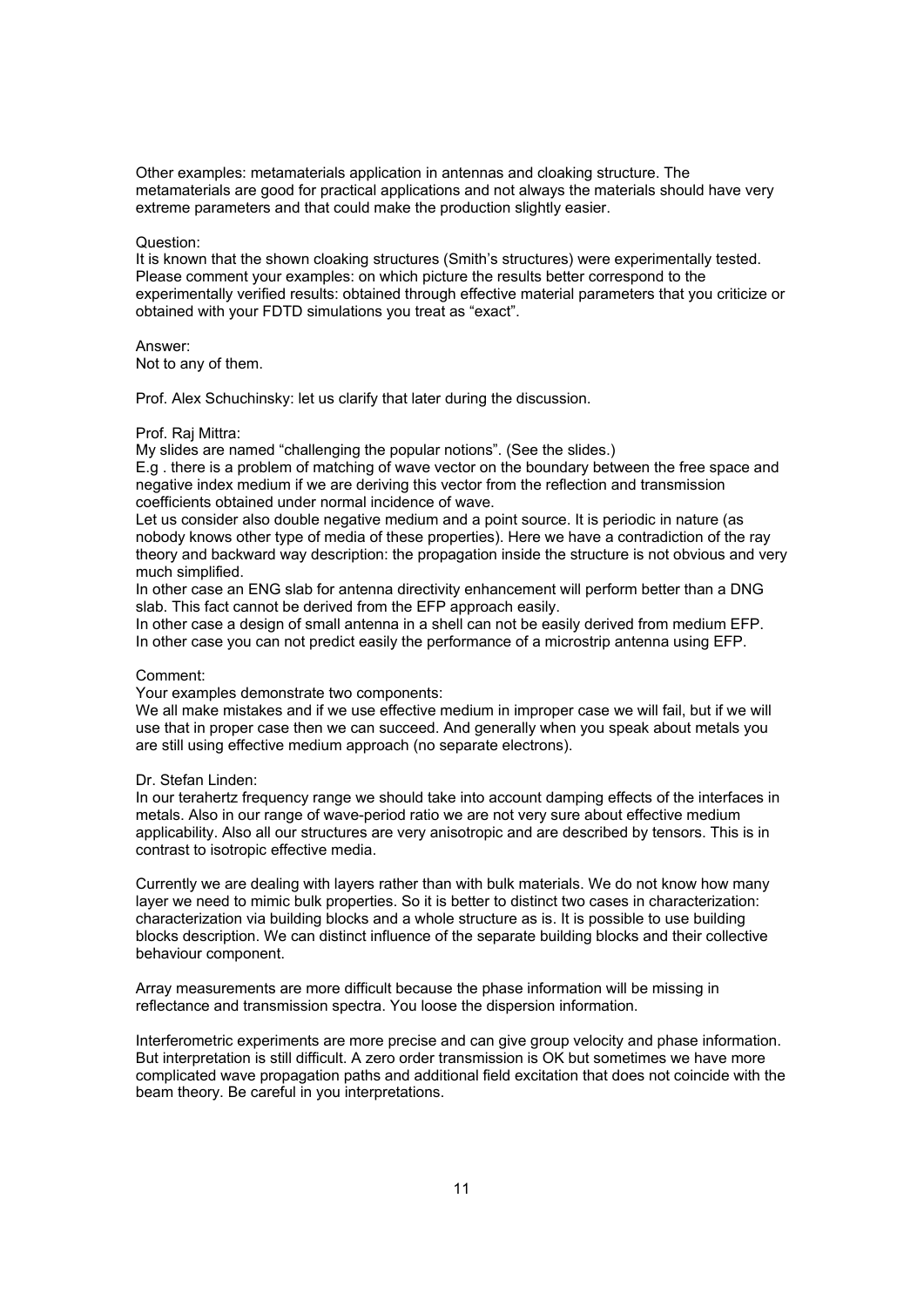Extraction of EFP from physical experiment only is insufficient and needs usually comparisons with numerical modelling results.

Also the bianisotropy should be taken into account if the structure under consideration is nonsymmetric regarding the propagation direction.

Cross coupling of the elements in the structures should be taken into account also.

#### Question:

How do you account for the substrate in your characterizations?

#### Answer:

Yes this substrate should be taken into account. In some cases it does not influence, but this depends on the particular characterization experiment.

## Prof. Alan Boardman:

We should not relay mostly on reflectance and transmission measurements. May be there are other measurements available like waveguide measurements, ray optics, subwavelength measurements, transmission-line measurements, super and hyperlense measurements. People start to measure more anisotropic epsilon and mu rather than isotropic parameter.

There are questions of non-linearity and tunability. Almost no one is paying attention to nonlinearity.

We need to examine our concepts. Is the refractive index the top-priority? We need to be careful about optical magnetism as well. We should decide on the anisotropy - in which cases that is important. We have to broaden our concepts: where we have materials and where we have structures.

Also there is no use of materials if we can not control their properties. Electro-optics can be one of the ways forward along side with mangneto-optics.

We should look forward and think about the integrating systems based on metamaterials. There will be computational difficulties to describe metamaterials in bigger systems. We need to hear a lot more about genetics algorithms here. That is a one of the good ways forward. FDTD looks very promising as well finite element methods. But there will be problems of matrix inversion, boundary problems, fine mesh problems. We have tried to reproduce some results for some cloak and it seems that was not possible… John Pendry says the FDTD step should be zero to really see the cloak properties… May be we will need to change our computational strategies?

At the end, 3D problems are challenging.

Question:

Why do we need an isotropic refractive index while we can solve problems with anisotropic parameters.

Answer:

Yes, do not need the isotropic refractive index because it is not in the Maxwell equations.

Prof. Alex Schuchinsky (summary): What kind of parameters do we need? What dictates the choice of parameters? What kind of parameters can be measured directly? What parameters are fundamental for metamaterials and our measurements? How are we going to use these parameters?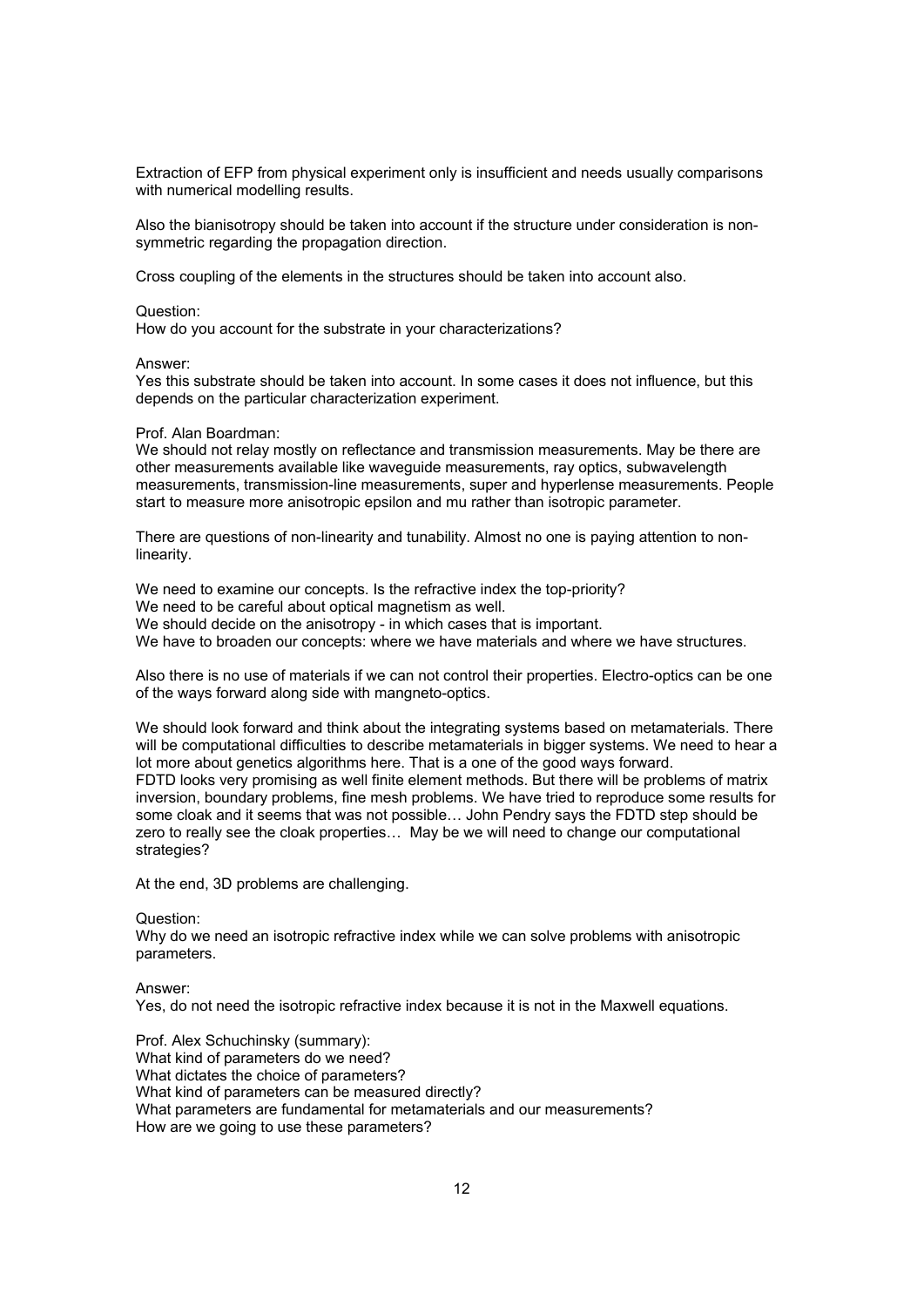Usually people measure

- reflectance and transmittance
- Q-factor and resonance frequency
- field mapping and time-domain spectroscopy

We should decide on specific conditions and purposes how we are going to use these parameters.

The applicability of interpretation techniques is an issue too.

How to find applicability and how to prove validity of EFP?

How to take into account interaction between materials and the measurement instruments?

#### I would like to hear your opinions!

# Roberto:

I would like to raise the issue: some researchers in their papers violate the second law of thermodynamics or the first law! But EFP are very well established and their validity is clear sometimes like in optics. The lattice-wavelength ratio is important! For the ratio 1:1000 that works! The theory should be applied properly.

#### Prof. Raj Mittra:

We apply theory in the frequency range where particles become resonant and we need to think differently. You usually should decide what you want to use: effective medium approach or structure description approach.

#### Roberto:

The same in optics - resonances exists there too and the EFP work well there!

#### Prof. Raj Mittra:

In microwaves that is different. Question to the Prof. Sergei Tretyakov: in your examples you just match the EFP to the situation. How can you say that is correct in general? May be that is correct for that particular situation? The problems come when people start to use the claim of the particular EFP values without considering the situation of their extraction.

#### Prof. Sergei Tretyakov:

Confusion comes when somebody starts to interpret the measured data by the particular characteristics like permittivity.

 Indeed, we have problems in optics when the particles and the lattice become resonant in this frequency range. And you start to mix these two resonance responses.

Roberto:

We should not use effective medium approach at those ratios!

#### Richard Taylor:

It is good to find a common language. You should not compete with each other but work together and develop a common view on that. You should translate you ideas rapidly to industry and telecommunications.

Prof. Alan Boardman: nano-structured materials are here. Our life will be run by these materials. But do we really understand concepts? But we are ready to add value already like for the solar panels e.g. with the existing materials.

Prof. Mark Stockman: